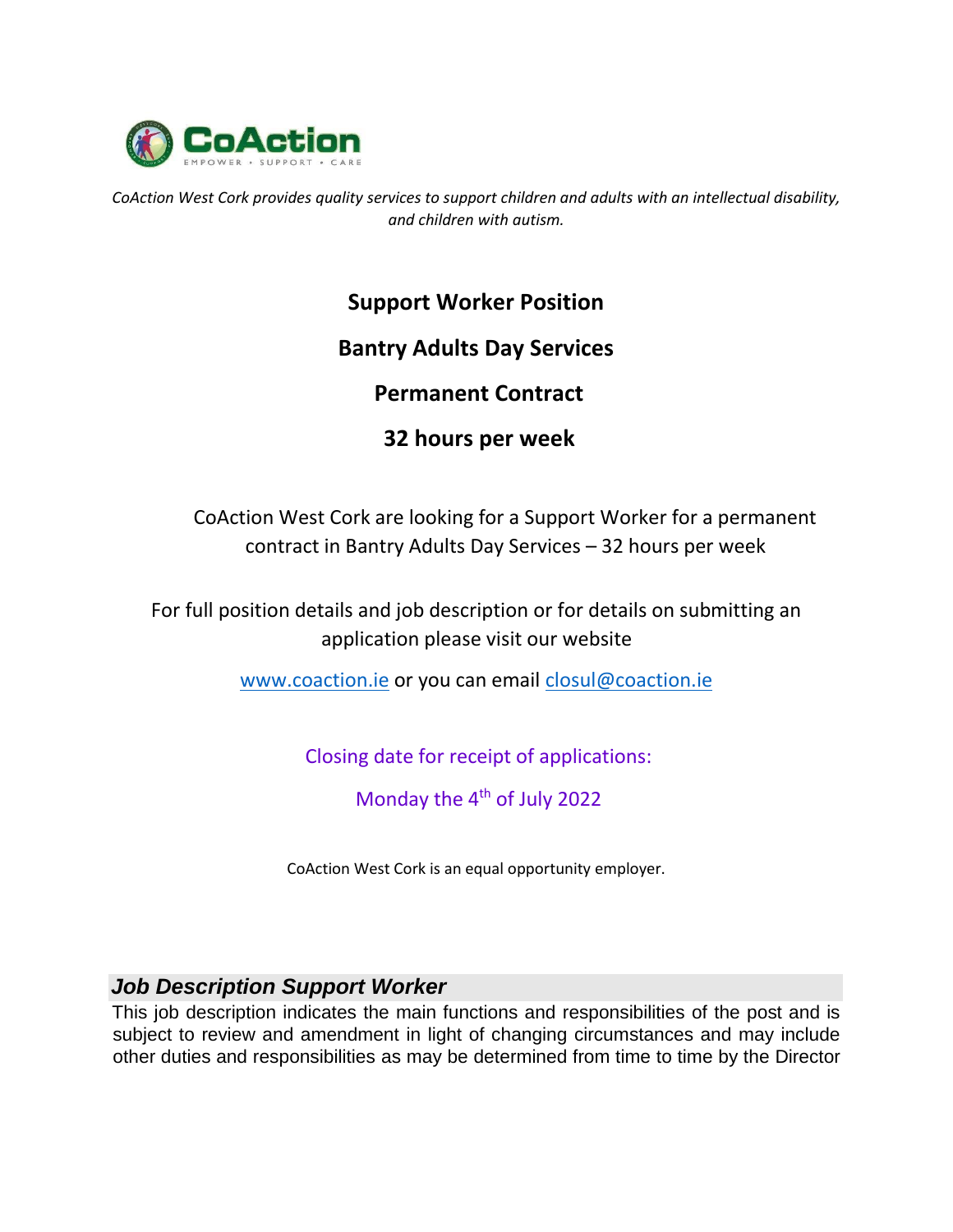of Services/CEO or designated Line Manager. You will be given as much notice of such changes as possible. It is CoAction's policy to review job descriptions on a regular basis.

| <b>Reporting to:</b> | Hub Manger                   |
|----------------------|------------------------------|
| Base:                | <b>Bantry Adult Services</b> |

#### **Overall Purpose of Position**

The aim of the adult services training and employment programmes within the Centre is to develop a range of practical and training skills with a view towards increasing innovation, independence and a sense of achievement for the people that use our services. The programmes contain vocational training and social and recreational activities. The role of the Support Worker is to assist the Instructor and/or The Social Care Leader in the planning, developing, implementing and reviewing specified programmes in line with the ethos of the organisation. The Support Worker also has responsibility for supporting the person that avail of our services with their personal care (clothing, feeding, toileting and general hygiene).

#### **Main Responsibilities**

- To be aware of the individuality of each person i.e. their interests, likes/dislikes, abilities, and their means of communication.
- To at all times treat the person that use our service with dignity and respect.
- To promote a friendly and supportive environment in the training and employment centre/group home.
- To be aware of the ability level of each person and actively encourage greater independence.
- To provide the highest possible standard of care at all areas and develop a caring relationship with each person that use our service.
- In as far as possible to incorporate that person's interests into the daily programme.
- To assist in the personal care of people using our services where appropriate. (i.e. clothing, feeding, toileting and general hygiene)
- To report all accidents, incidents and complaints in the appropriate manner.
- To be an active advocate for the people using our service.
- To be involved in recreational activities and hobbies.
- To ensure that confidentiality is maintained at all times.
- To assist with recreational activities i.e. outings, Special Olympics, etc.
- To work as part of a multi-disciplinary team within the ethos of the organisation.
- To liase with other relevant staff.
- To assist in the maintenance of the adult services centre / group home.
- To be familiar with CoAction's policies and procedures.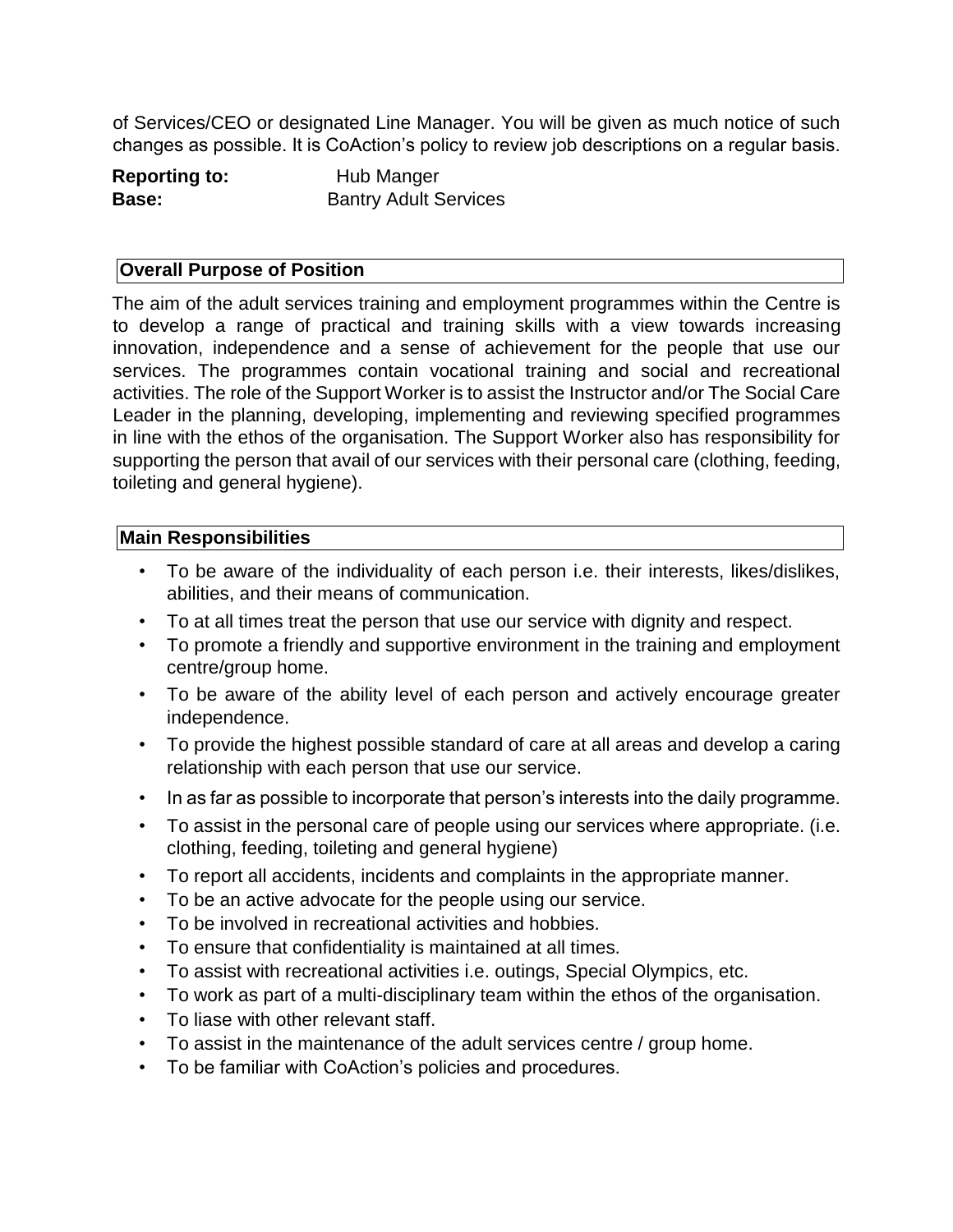- To be familiar with Health and Safety regulations and policies and to carry out any tasks or safety measures that may be laid down.
- To ensure safety and safe working conditions in the workplace.
- To ensure the group wear protective clothing and use protective machinery where required.
- To ensure the group are trained fully in the use of any relevant machinery or tools and to ensure the group have health and safety awareness.
- To report any defective /faulty equipment.
- To contribute in a positive and energetic manner to the overall development of CoAction and the services it provides.
- To attend to parents and other visitors to the Adult Services centre with courtesy, tact and consideration.
- To follow cash handling procedures as determined by the area manager and/ or the accounts department
- To supervise meals together with other staff and to assist in recreational activities as required. To carry out escort duties as required.
- To drive Company vehicles as required.
- To develop relevant skills and abilities by taking part in training courses.

## **Person Specification**

**Position Title:** Support Worker **Based:** Based: **Bantry Adult Services** 

**Reports To: Hub Manager/Co-ordinator** 

#### **Overall Position Purpose:**

The aim of CoAction's Adult Services is to develop and deliver a range of supports that are person centred, focused on community inclusion and active citizenship and practical in terms of enabling people to develop and maintain skills to live a full life. The Support Worker is responsible for providing supports based upon the needs identified in each person's individual plan. This will include life, work, social skills, accredited training, and recreational activities. The Support Worker is responsible for implementing, reviewing and progressing the outcomes for individuals and working to the schedules as directed. The